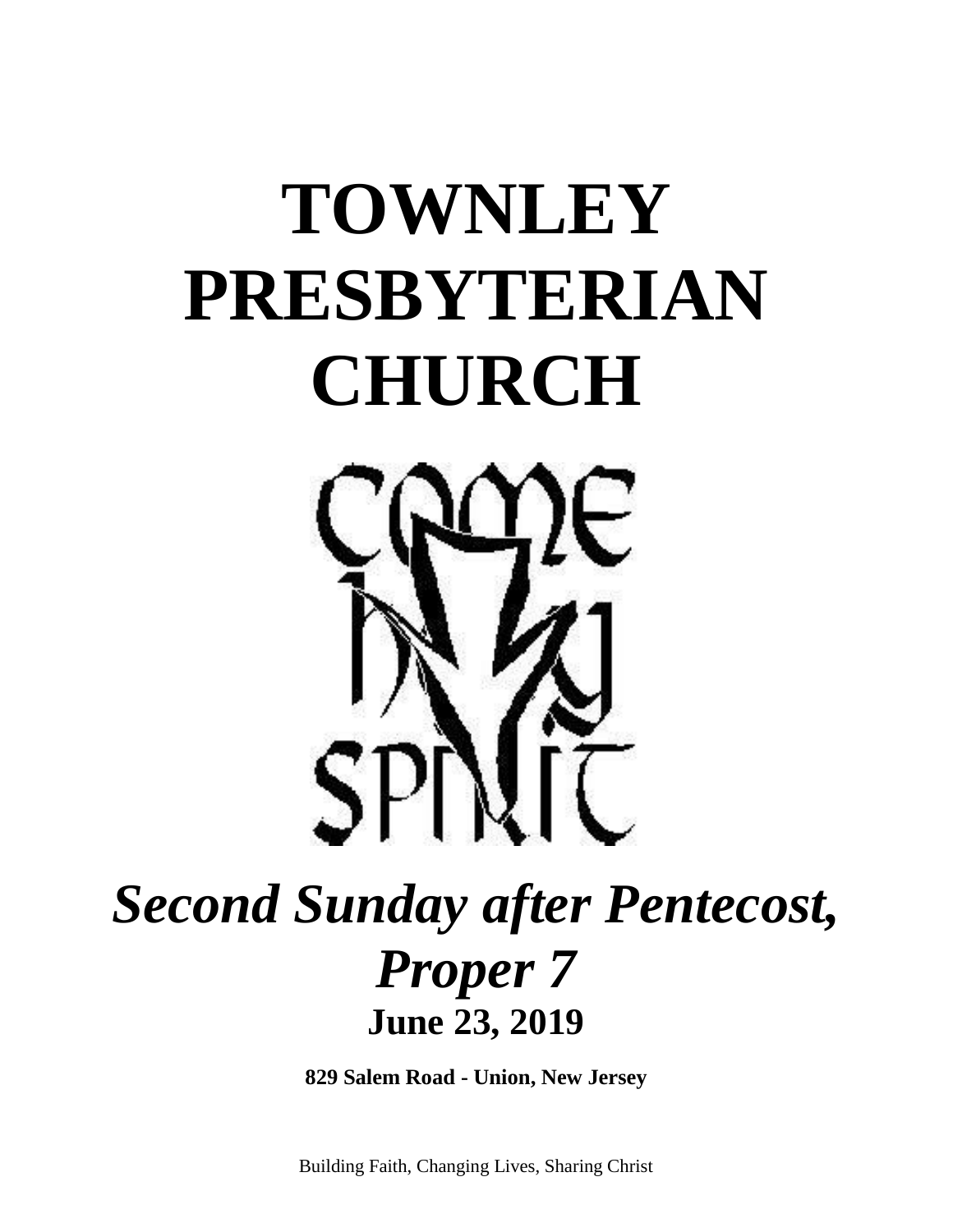### **ORDER OF WORSHIP**

#### **PRELUDE**

### **WELCOME AND ANNOUNCEMENTS LAY LEADER**

#### **CALL TO WORSHIP (***Responsively***) LAY LEADER**

All who thirst, refresh yourselves in the waters of the living God. **As a deer longs for flowing streams, our souls long for God.**  All who weep, comfort yourselves in the safety of the living God. **As a deer longs for flowing streams, our souls long for Christ.**  All who feel lost and forgotten, find home and family in the house of the living God. **As a deer longs for flowing streams, our souls long for the Spirit.** 

Come! Revive yourselves in the waters of the living God.

#### **OPENING PRAYER LAY LEADER**

God of mystery, open our eyes, that we may see you in unfamiliar places; open our ears that we may hear you speak in the sound of sheer silence; open our hearts, that we may feel the depth of your love. When we wander in the wilderness of fear and death, revive us with your care, that we may find strength for our journey and return to the land of hope and life. **Amen.**

**\*HYMN: #**19 "God of Great and God of Small"

#### **CALL TO CONFESSION LAY LEADER**

The geography of sin is a waterless waste. But God gives springs of living water, streams of justice and mercy splashing into the wilderness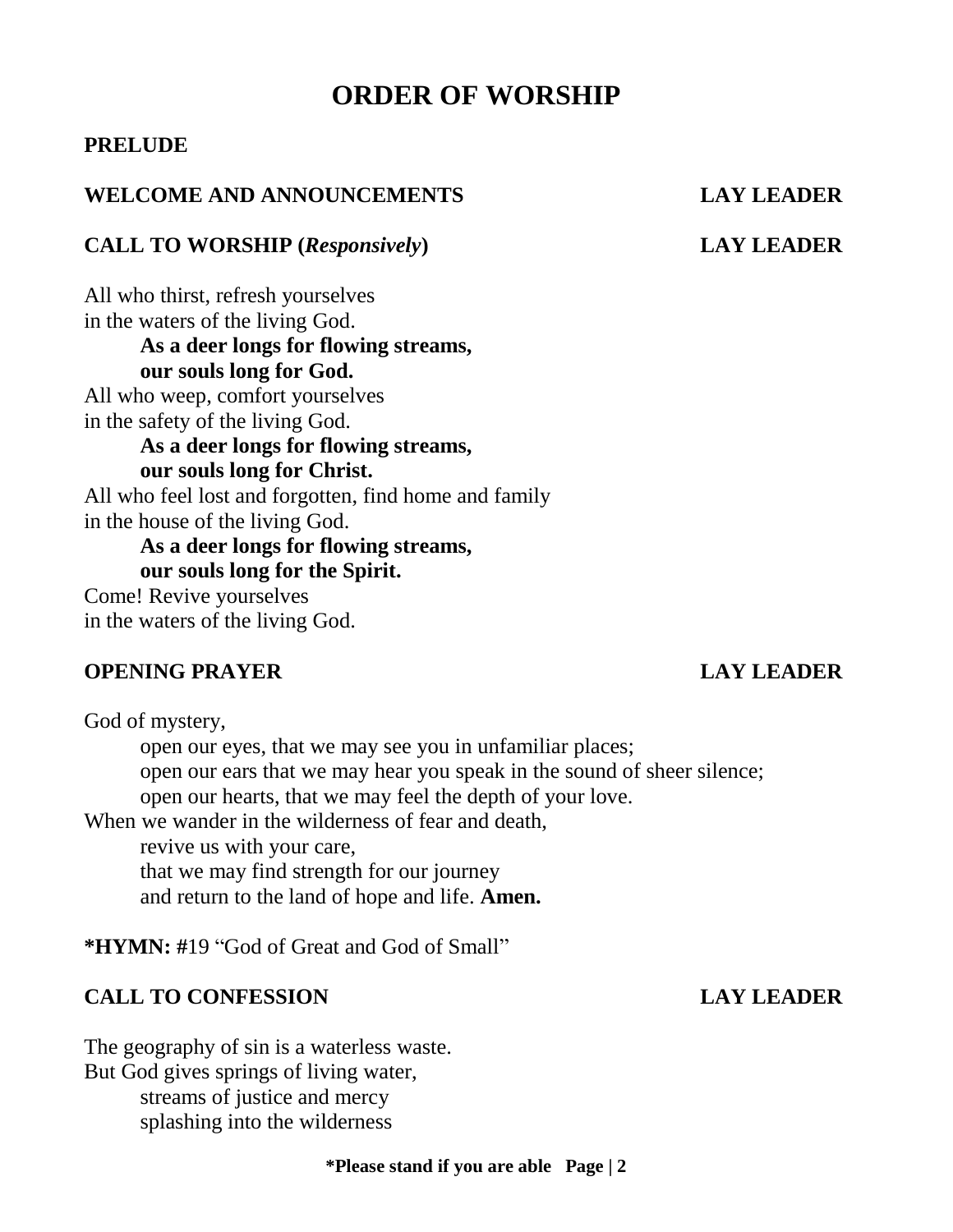from the mountain of God. Let us drink deeply of Christ. Let us confess our sins.

#### **PRAYER OF CONFESSION (in unison) ALL**

**Liberating God, in the midst of our brokenness, we long to have you tend our needs, yet we resist your healing touch; in the midst of our confusion and doubt, we yearn to lay down our worry and stress, yet we cling to old injuries and righteous anger at perceived wrongs. Free us from the chains that bind us, and help us embrace the true freedom you offer. Heal us and nourish us, O God, that we might see as Jesus sees, and love as Jesus loves. Amen.**

#### **DECLARATION OF FORGIVENESS LAY LEADER**

Even when we are full of despair like Elijah; even when we want nothing more than to give up, God sends angels to tend us and restore us to life. Rejoice in the assurance that the one who calls us is faithful.

#### **\*GLORIA PATRI ALL**

**Glory be to the Father, and to the Son, and to the Holy Ghost; As it was in the beginning, is now, and ever shall be, World without end. Amen.**

As a deer longs for flowing streams, our souls long for the love of God. May we express this longing and the love we find in God

#### **\*THE PEACE LAY LEADER**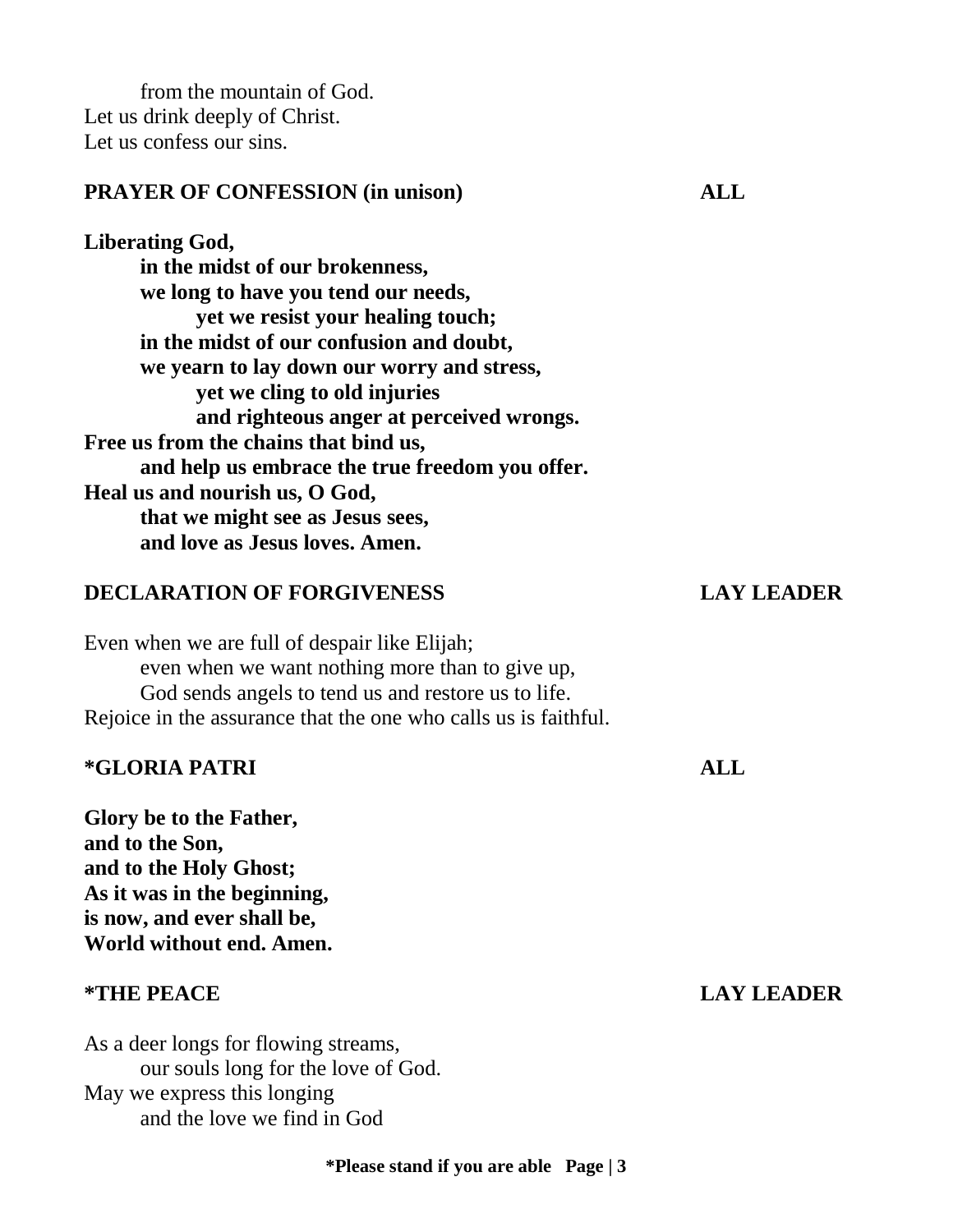as we share the peace of the Lord with one our sisters and brothers in Christ. The Peace of Christ be with you!

### **And also with you.**

| <b>ANTHEM:</b> "Chosen" by Ron Owens                                                                                                                                                                                                                                                                                  | <b>Soloist Cynthia Manno</b> |
|-----------------------------------------------------------------------------------------------------------------------------------------------------------------------------------------------------------------------------------------------------------------------------------------------------------------------|------------------------------|
| <b>PRAYER FOR ILLUMINATION</b>                                                                                                                                                                                                                                                                                        | <b>PASTOR</b>                |
| <b>SCRIPTURE:</b>                                                                                                                                                                                                                                                                                                     | <b>PASTOR</b>                |
| 1 Kings 19:1-15a; Psalm 42; Galatians 3:23-29; Luke 8:26-39                                                                                                                                                                                                                                                           |                              |
| <b>SERMON</b> "A Change of Heart, Instead of Scenery"                                                                                                                                                                                                                                                                 | <b>PASTOR</b>                |
| *HYMN: #684 "Faith Begins by Letting Go"                                                                                                                                                                                                                                                                              |                              |
| A TIME OF SHARING - JOYS AND CONCERNS                                                                                                                                                                                                                                                                                 | <b>PASTOR</b>                |
| <b>PRAYERS OF THE PEOPLE AND THE LORD'S PRAYER</b><br>(Responsively)                                                                                                                                                                                                                                                  | <b>PASTOR</b>                |
| Holy God of earth and sky,<br>in your presence mountains quake,<br>flames tremble,<br>and the winds roar "Hallelujah!"                                                                                                                                                                                                |                              |
| We pray for the coming of your kingdom.<br>Let the earth be made whole and new;<br>let the sky be made clean and refreshed.<br>May all who dwell in heaven<br>and throughout the world<br>be joined in giving you praise.                                                                                             |                              |
| We pray for the nations and people of the world.<br>Let us receive your reign with gladness.<br>Grant world leaders wisdom and humility,<br>that they may guide your flocks<br>in the ways that make for peace.<br>Give us ears to attend to the voices<br>of poets and prophets,<br>through whom your Spirit speaks. |                              |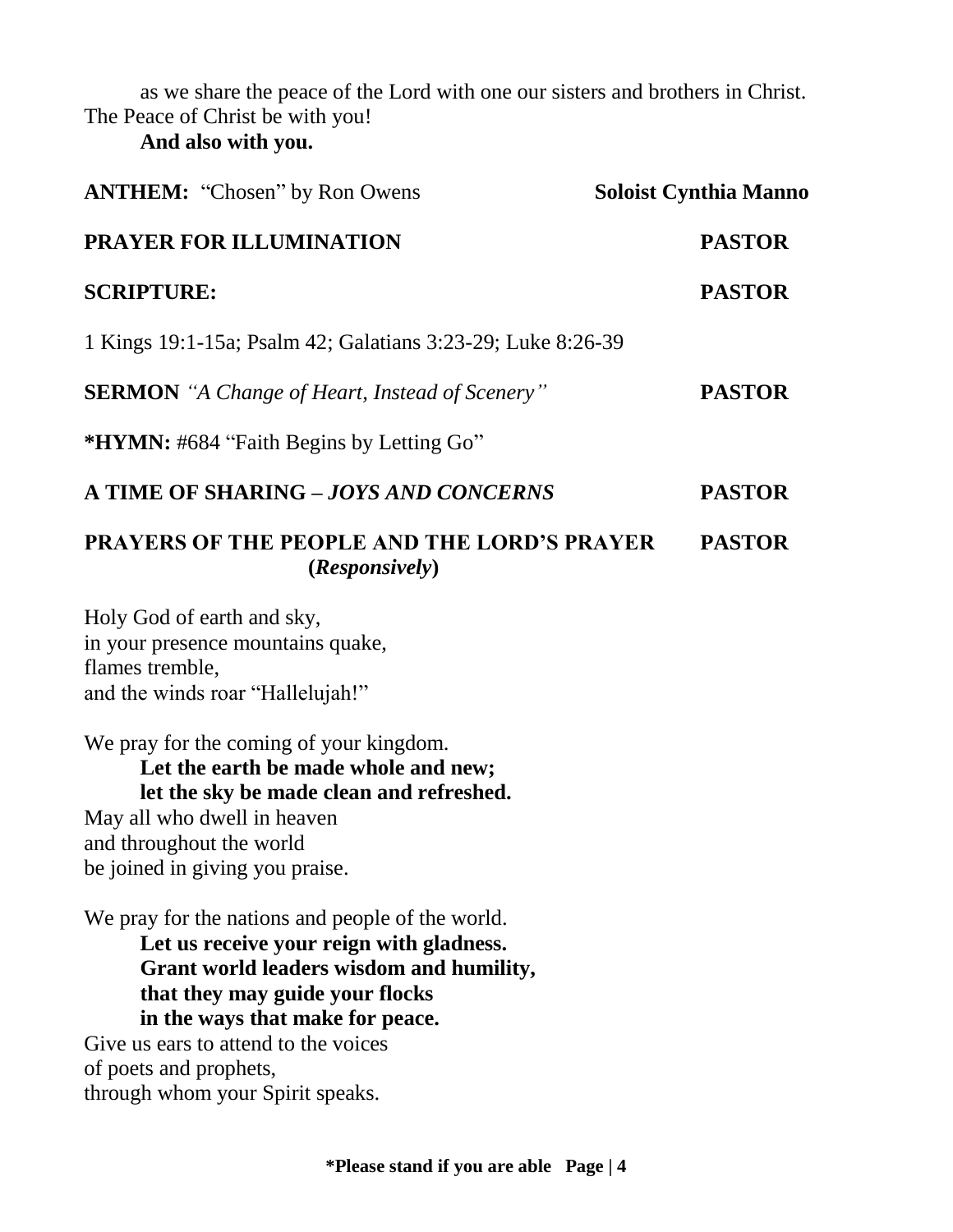We pray for the most vulnerable: for creatures threatened with extinction … for those of the human family who are poor, homeless, or refugees ... victims of political or domestic violence … those who are ill in body, mind, or spirit ….

**Grant us compassionate hearts, inspired minds, and wills resolved to care for our neighbors with the love of Christ Jesus.** 

When you bring your promised kingdom, all your creatures will shout, "Glory!" all your people will sigh, "Love," and all creation will together sing, "Hallelujah!"

Praying in the name of the One who taught us to pray, saying…**Our Father…**

### **INVITATION TO THE OFFERING LAY LEADER**

God gives us more than enough for our journey of faith. Let us present our tithes and offerings so that others may know their blessings and give thanks to God.

#### **\*OFFERTORY RESPONSE: HYMN #175** "Seek Ye First"

*Seek ye first the kingdom of God And His righteousness; And all these things shall be added unto you. Allelu, alleluia!*

*Ask, and it shall be given unto you; Seek, and ye shall find. Knock, and the door shall be opened unto you. Allelu, alleluia!!*

### **OFFERTORY PRAYER LAY LEADER**

Sovereign God, you feed us by your own hand,